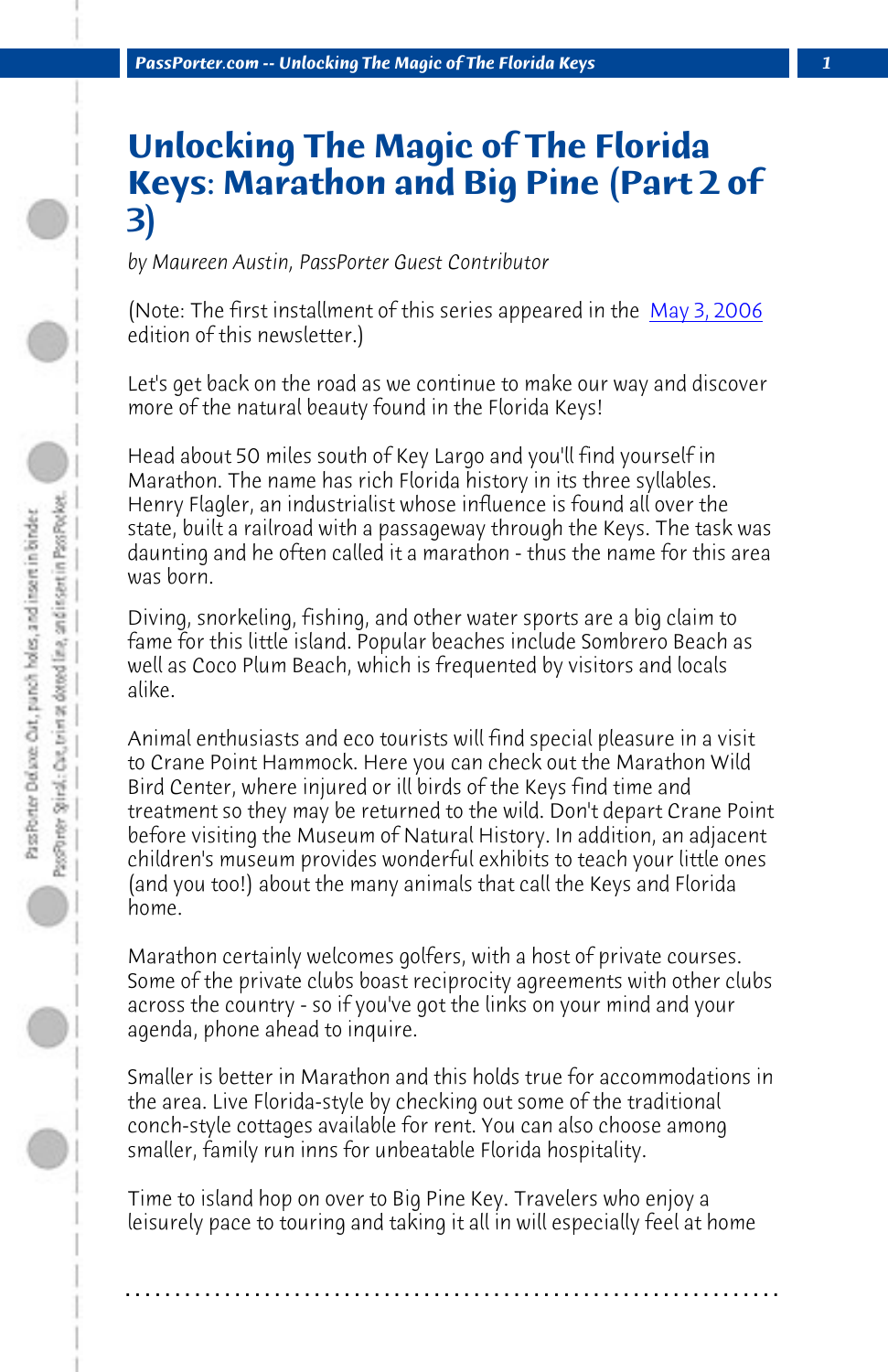here.

One of this area's best attributes is an obvious stop, but stunning just the same. Bahia Honda State Park has beaches of pristine sand and gorgeous waters that are so incredible, it's frequently named one of our country's best beaches. You'll find all sorts of delightful shore and water activities to please every member of your family.

Amidst the natural beauty of the beaches and pines for which the island is named for, you'll find an enchanting species of deer for which the area has also become famous. Key deer abound here and there are opportunities to view them in their natural habitats.

[Kayakers will find an absolute haven here, with many](http://http://www.thefloridakeys.com/bigpine/index.html) tour operators [and rentals available for kayaking and other water sport](http://http://www.thefloridakeys.com/marathon/index.html)s, too.

[Looe Key is known for its amazing](http://http://www.bahiahondapark.com/) [panorama under the water](http://http://www.visitflorida.com/destinations/area.php/ca=54) with some of the best snorkeling and diving south of Miami. In addition, get your groove on while under the water every July - dive down and attend the Underwater Music Festival! Elvis has left the building folks, and is playing among the fish!

Accommodations range from conch-style cottages to fish and dive camps to inns and motels. You'll note the absence of large high rise hotels and resorts in the area, and as many locals will tell you, that's all part of the charm.

[Ready to plan your adventure? More information and resources for](http://www.passporter.com/articles/unlocking-the-magic-of-the-florida-keys-marathon-and-big-pine-Part2of3.php) [good travel plannin](http://www.passporter.com/articles/unlocking-the-magic-of-the-florida-keys-marathon-and-big-pine-Part2of3.php)g are a click away.

http://www.thefloridakeys.com/bigpine/index.html http://www.thefloridakeys.com/marathon/index.html http://www.visitflorida.com/destinations/area.php/ca=54 http://www.bahiahondapark.com

*About The Author: Maureen Austin is co-owner of Ears to You Travel and a proud Florida native. Born in South Florida and having lived all over the state, she enjoys writing about the Sunshine State's many attractions and natural beauty.*

*Article last updated: 6/29/2006*

*View the latest version online at: http://www.passporter.com/articles/unlocking-the-magic-of-the-florida-keys-marathon-and -big-pine-Part2of3.html*

**. . . . . . . . . . . . . . . . . . . . . . . . . . . . . . . . . . . . . . . . . . . . . . . . . . . . . . . . . . . . . . . . . .**